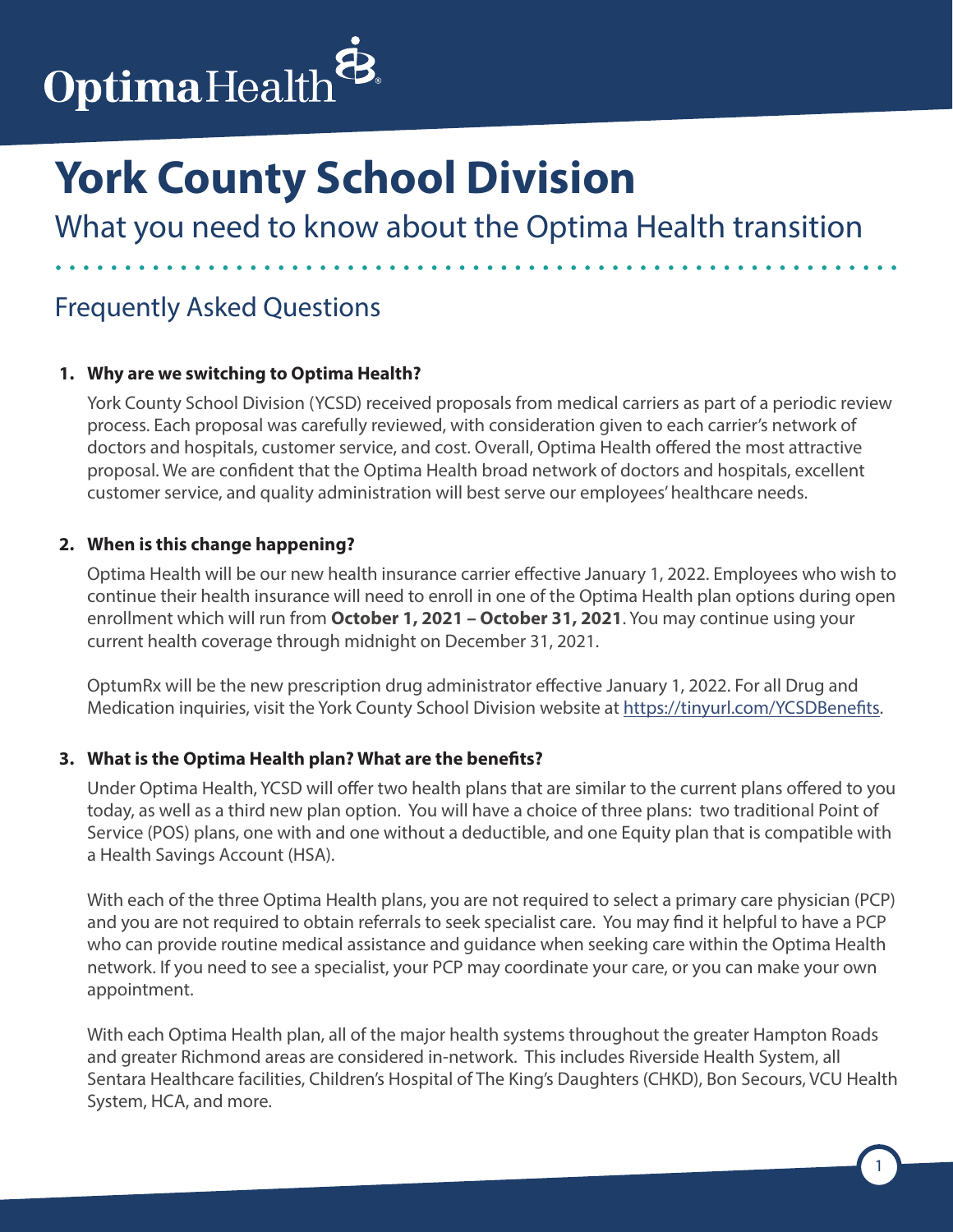## What you need to know about the Optima Health transition

## Frequently Asked Questions

## **4. What are my vision benefits with Optima Health?**

York County School Division has added an enhanced vision materials benefit as part of the medical plans for the 2022 plan year. The vision materials are included on all three medical plans through Optima Health's vision partner, EyeMed. For members enrolled in the Optima Health medical plan, benefits include an annual vision exam and vision materials when using a participating EyeMed provider:

- plastic eyeglass lenses (single vision, bifocal, or trifocal) at no cost (*once every 12 months*)
- contact lenses (in lieu of frames) at no cost up to \$130 allowance (*once every 12 months*)
- frames (in lieu of contact lenses) at no cost up to \$130 allowance (*once every 24 months*)

For additional details on the enhanced vision benefit and valuable discounts, please refer to the EyeMed vision benefit summary.

For a complete list of in-network providers near you, visit www.eyemed.com or call 1-866-299-1358 and be sure to choose the "Select" network.

### **5. How are diabetic treatments covered?**

Diabetic treatment services and supplies are covered as outlined in the table below.

- If you are utilizing the i*nsulin pump, pump infusion set, or supplies benefits*, please obtain these under your medical benefit from a Durable Medical Equipment (DME) provider and present your Optima Health medical member ID card.
- If you are obtaining *diabetic testing supplies, insulin, needles, or syringes*, please obtain these from a pharmacy and present your OptumRx pharmacy member ID card.

It is important to present the appropriate member ID card in order to ensure that your diabetic treatment(s) are covered under your plan.

|                                                                                                                                                                                             | <b>Covered Under Medical or</b><br><b>Pharmacy Benefit?</b>  |
|---------------------------------------------------------------------------------------------------------------------------------------------------------------------------------------------|--------------------------------------------------------------|
| Insulin Pumps*                                                                                                                                                                              | Covered under Medical Benefit                                |
| Pump Infusion Sets and Supplies*                                                                                                                                                            | Covered under Medical Benefit                                |
| <b>Testing Supplies</b><br>Includes test strips, lancets, lancet devices, blood glucose monitors and control<br>solution. *Pre-Authorization is required for talking blood glucose monitors | Covered under the Plan's<br><b>Prescription Drug Benefit</b> |
| Insulin, Needles, Syringes                                                                                                                                                                  | Covered under the Plan's<br><b>Prescription Drug Benefit</b> |

## **6. When will I get a new member ID card?**

2 After York County School Division's benefits team has finalized the open enrollment data, Optima Health will process your new medical ID card(s). You can expect to receive your new ID card(s) in the mail, prior to the effective date of January 1, 2022. Please be on the lookout for an envelope in your mailbox from Optima Health in the month of December. You will receive a separate pharmacy ID card in the mail from OptumRx.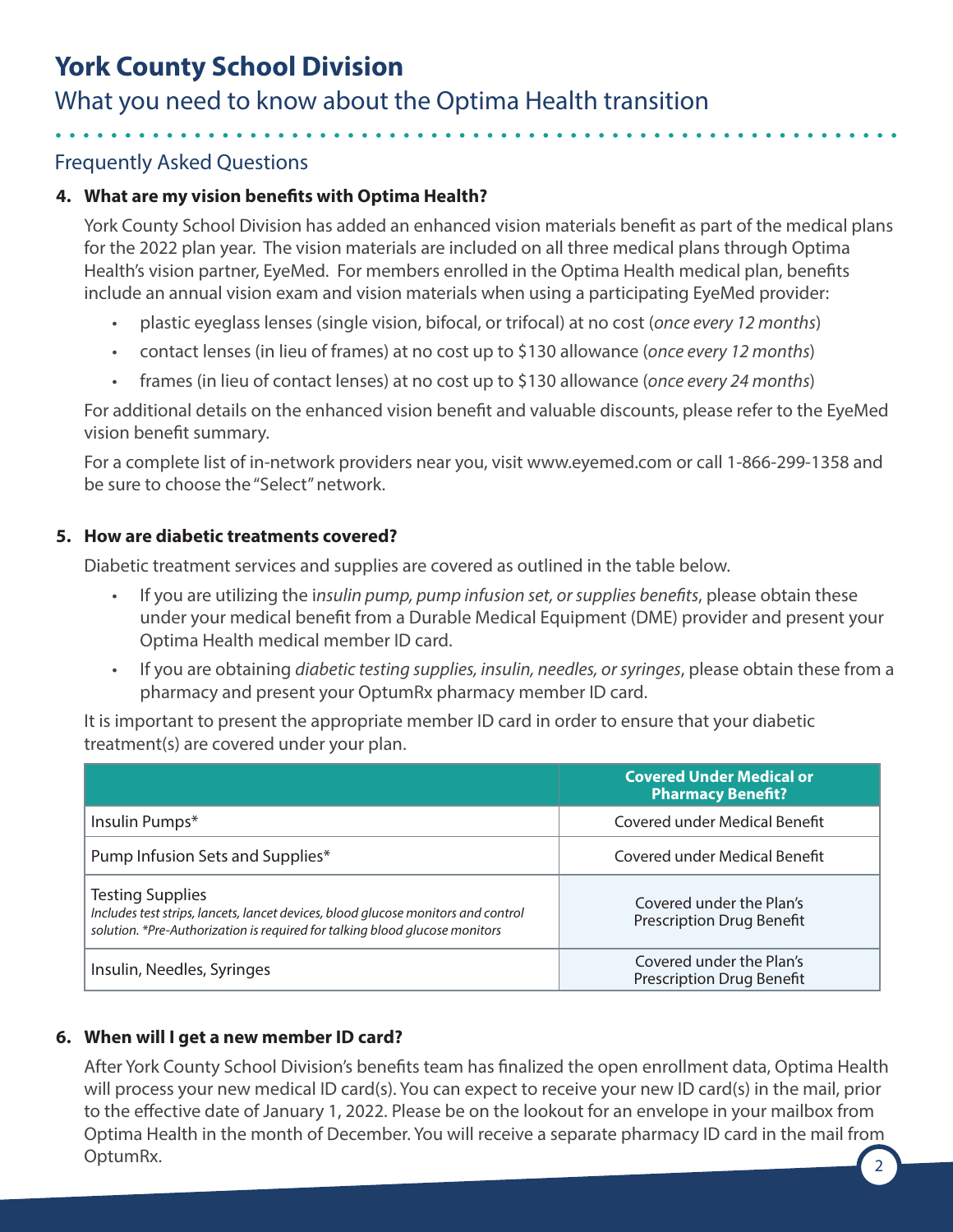## What you need to know about the Optima Health transition

## Frequently Asked Questions

After your new plan is effective, you will also be able to view and print your ID card from your account on **[optimahealth.com](https://www.optimahealth.com)** and the Optima Health mobile app. In order to register for an account, you will need to have your unique member ID number.

## **7. How do I know if my current doctor is in the Optima Health network?**

The Optima Health plan will use the Optima Health POS network. To search for doctors:

- Visit **[optimahealth.com](https://www.optimahealth.com)** and select **Find Doctors, Drugs and Facilities**
- Next, select **Find Doctors and Facilities** and choose your location by zip code
- Select your plan's network, type "POS" in the search bar and select **POS (with PHCS Network access)**

Then, you can filter your search by provider type and your zip code. If your doctor practices in multiple locations, you may wish to filter your search within a large radius, such as 30 miles. The Optima Health database may list a different address for your doctor than the location you normally visit.

If you do not find your doctor on the website, you may call your doctor's office to inquire whether they participate with Optima Health. Optima Health participating providers who are not accepting new patients may not appear on the website, but if you are an existing patient with your doctor, they will continue to see you with your new Optima Health benefits.

If you find that your doctor is out-of-network, you may utilize your out-of-network benefits or you may also recommend that your provider join the Optima Health network by calling the Optima Health Member Services line. The provider must meet Optima Health credentialing requirements in order to be eligible for contracting.

When you see an in-network provider, they will file your claims on your behalf with Optima Health. You will be responsible for your applicable cost share, which is detailed in your plan's benefits.

For all Drug and Medication inquiries, visit the York County School Division website at https://tinyurl.com/YCSDBenefits.

#### **8. Will Optima Health cover pre-existing conditions?**

Yes. All Optima Health plans offered through YCSD cover pre-existing conditions. Under Optima Health, we will offer health plans that are similar to the current plans offered to you today.

### **9. What should I do if I'm new to the Optima Health plan and in the middle of receiving care for a medical condition or have a procedure scheduled?**

Optima Health will work with you and your doctor to make sure your transition process is as smooth as possible. You will have access to Optima Health resources to help navigate your specific situation.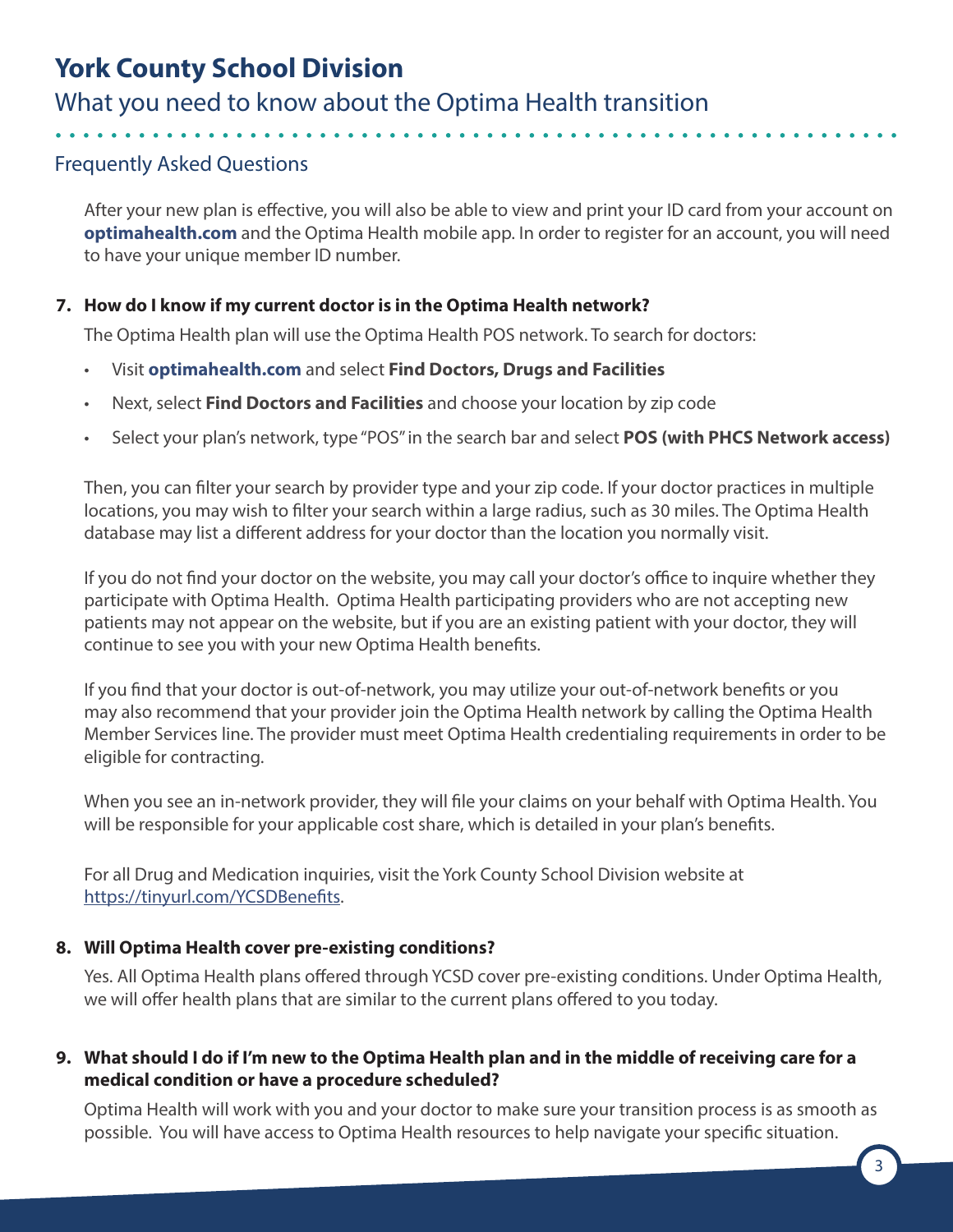What you need to know about the Optima Health transition

## Frequently Asked Questions

We recommend that you call your doctor's or specialist's office and tell them your coverage is changing to Optima Health. Your doctor's office can work with the Optima Health Clinical Care Services team to provide clinical notes and update any authorizations, if necessary.

If you are currently in the middle of a course of treatment with a provider who is not in the Optima Health network, Optima Health will work with you to transition your course of care. Optima Health will review your case with you and your treating physician. Depending on your situation, you may be able to receive benefits at the in-network level for a period of time.

If you have specific questions about your condition or on-going course of care, you can call or email Optima Health directly to discuss your situation. Please identify yourself as a York County School Division employee. The email address is **[CBCM\\_COMM@sentara.com](mailto:CBCM_COMM@sentara.com)** or call 1-866-503-2730.

### **10.What happens if something happens and I am in the hospital on or around the time my new Optima Health plan becomes effective?**

Your coverage with Optima Health begins on your plan effective date. If you receive emergency care and/or are admitted to the hospital on or after that date, your doctor or the hospital will most likely call Optima Health on your behalf. You or a family member should also contact Optima Health within 48 hours (two business days) or as soon as medically possible.

If you are admitted to the hospital on or before the new plan effective date, continue to use your current health plan coverage. Any hospital admission that begins before your new plan becomes effective will be handled by your current health insurance's inpatient hospital benefit in effect—even if you are released from the hospital after your new plan is effective. Any follow-up or ancillary care will be handled by the appropriate insurance company based on the date of service.

## **11.Do I have coverage while traveling outside of Virginia or the United States?**

All of your plan choices will be based on our Point of Service (POS) network. Locally, members may receive services with any participating provider in the Optima Health POS network. The POS network spans throughout Virginia and into northeastern North Carolina. If you are outside of this area, you may receive services through our national network partner PHCS/MultiPlan. The PHCS logo will be on the back of your member ID card.

All Optima Health plans cover emergency services no matter where you are. In any life-threatening emergency situation, always go to the closest emergency room or call 911. Your plan also includes free emergency travel assistance whenever you are traveling 100 miles or more away from your permanent residence, or to another country. This benefit can help you and any dependents on your Optima Health plan handle and resolve medical and travel emergencies. Treatment and services, other than emergency services, received while traveling outside of the U.S. are not covered.

4